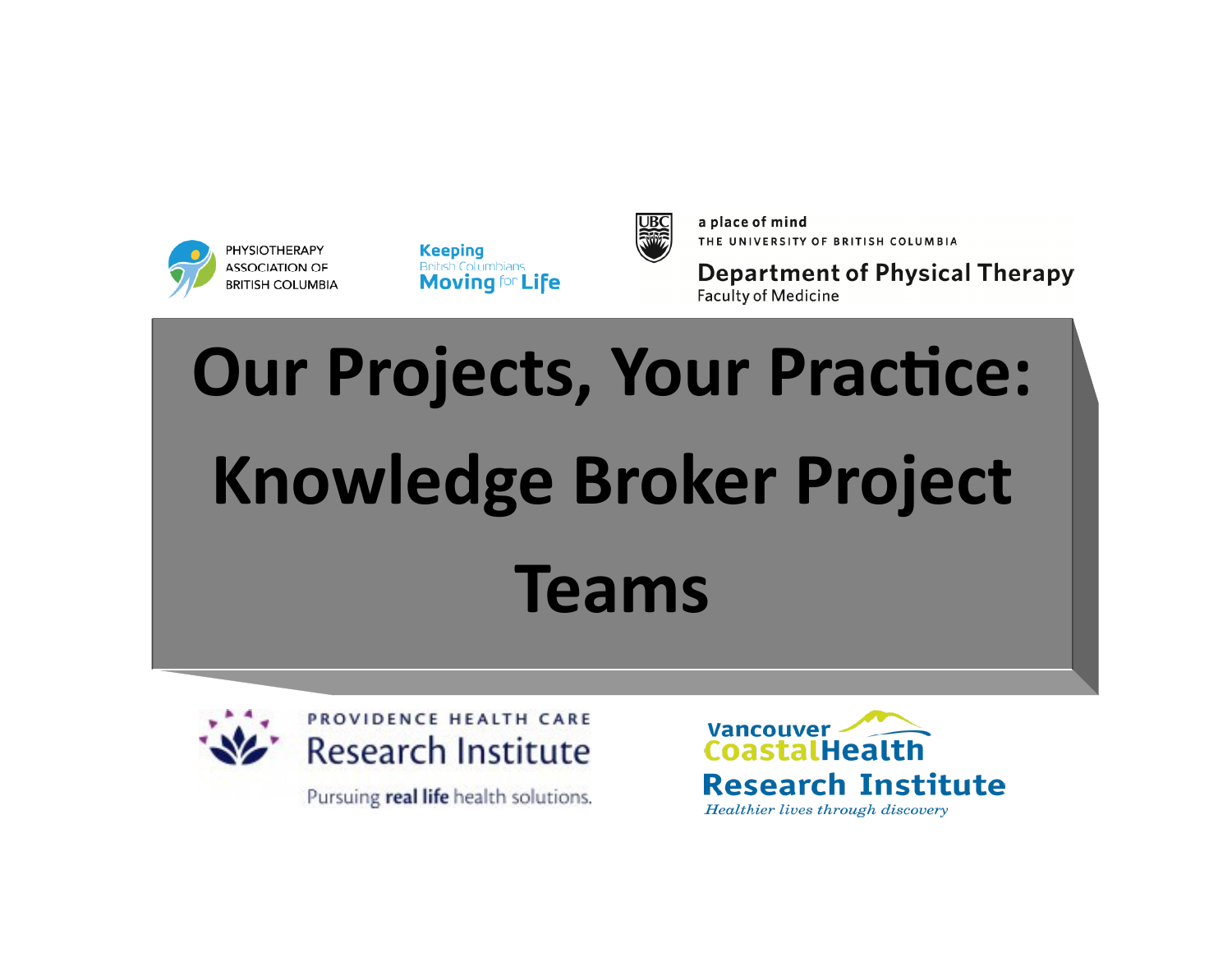## **PROJECTS FACILITATED BY / CONTRIBUTED TO BY THE PHYSICAL THERAPY KNOWLEDGE BROKER**

| <b>PROJECT</b>                                                                                         | <b>WHY / WHAT</b>                                                                                                                                                                                                                                                                                                                                                                                                         | <b>WHO</b>                                                                                                                                                                                                                                                                                                                                                                                                 | <b>OUTCOMES</b>                                                                                                                                                                                                                                                                                                                                                                                                          |
|--------------------------------------------------------------------------------------------------------|---------------------------------------------------------------------------------------------------------------------------------------------------------------------------------------------------------------------------------------------------------------------------------------------------------------------------------------------------------------------------------------------------------------------------|------------------------------------------------------------------------------------------------------------------------------------------------------------------------------------------------------------------------------------------------------------------------------------------------------------------------------------------------------------------------------------------------------------|--------------------------------------------------------------------------------------------------------------------------------------------------------------------------------------------------------------------------------------------------------------------------------------------------------------------------------------------------------------------------------------------------------------------------|
| <b>Enhancing phys-</b><br>iotherapy best<br>practice in is-<br>sues of skin &<br>wound care            | A request was generated by the PABC<br>Practice Guideline Advisory Task Force to<br>provide guidance for clinicians in best<br>practice for skin & wound care                                                                                                                                                                                                                                                             | Nancy Cho, Sarah Rowe,<br>Rochelle Graham, Rebecca Packer,<br>Michelle Jacobs, Leah Keiffer,<br>Leslie Hopkins, Emily Motyka,<br>Heather Newsome, Angela Ng,<br>Sondra Ng, Oksana Peczeniuk,<br>Devon Tyler, Fiona Wright                                                                                                                                                                                  | Completed. Resources available on websites<br>-Video of lectures on use of ultrasound and electri-<br>cal stimulation<br>- Video of application of electrical stimulation<br>- Summary of effects of therapeutic modalities<br>- Instructions on application techniques<br>- Summary of PT role and scope in wound care<br>- Supporting resources<br>- List of required equipment<br>- eLearning modules<br>- References |
| <b>SAFEMOB</b><br>Safe mobiliza-<br>tion of the acute-<br>ly ill patient                               | A request was generated by the PABC<br>Practice Guideline Advisory Task Force to<br>develop a concise tool which guides PT<br>clinicians in evidence-informed-decision-<br>making for the safe mobilization of the<br>acutely ill patient.                                                                                                                                                                                | Frank Chung, Simone Gruenig,<br>Rosalyn Jones, Jocelyn Ross, May-<br>linda Urbina, Dr. Darlene Reid, Dr.<br>Elizabeth Dean                                                                                                                                                                                                                                                                                 | Completed. SAFEMOB tool and supporting re-<br>sources (recording, references) are available on<br>the websites. This tool has been shared nationally.                                                                                                                                                                                                                                                                    |
| Total joint ar-<br>throplasty: En-<br>hancing utiliza-<br>tion of outcome<br>measurement<br>(TJAOM)    | 3 synergistic projects with the following<br>objectives for use of outcome measures<br>(OM) in TJA care:<br>(1) To establish a baseline of current<br>use<br>(2) To document clinician identified barri-<br>ers and solutions<br>(3) To develop learning resources and<br>tools necessary to facilitate use of OM<br>(4) To disseminate, implement, and evalu-<br>ate the uptake of these learning resources<br>and tools | Dave Troughton, Catherine<br>McAuley, Dr.Marie Westby, Ronda<br>Field, Maureen Duggan, Dr. Dar-<br>lene Reid, Phil Lawrence, Fatima<br>Inglis, Susan Carr, Greg Noonan,<br>Tracey Wong, Belinda Wagner,<br>Lauren Welch, Drey Voros, Danielle<br>Balik, Veronica Naing, Dolores<br>Langford, Robyn Latham, Irene<br>Goodis, Marisa Twaites, Melissa<br>Idle, Rubyanne Meda, Stan<br>Metcalfe, Wendy Watson | Completed chart audit, focus group and survey.<br>Submitting first manuscript and started second<br>manuscript. Developed knowledge translation<br>plan to guide implementation and evaluation of<br>the resulting resources.                                                                                                                                                                                            |
| <b>Guidelines for</b><br>provision of<br>wheelchairs in<br>progressive neu-<br>romuscular dis-<br>ease | (1) Appraise the 2006 UK guideline<br>(2) Evaluate, synthesize and incorporate<br>evidence from an updated comprehensive<br>lit review & local consensus.<br>(3) Incorporate information appropriate for<br>specific progressive neuromuscular dis-<br>eases.<br>(4) Ensure the update guideline reflects<br>the needs and practice environment of BC<br>therapists.                                                      | Lori Roxborough, Janice Evans,<br>Cheryl Sheffield, Debbie Scott-Kerr,<br>Maureen Story, Susan Garret, Lore-<br>Iyn Meisner, Shannon Sproule,<br>Roslyn Livingstone, Susan Stacey,<br>Sarah Pike, Catherine Husken, lan<br>Dennison                                                                                                                                                                        | This project is in the final stages of editing. It is<br>anticipated that the amended guideline will be<br>completed by April 2013. It will be loaded on ap-<br>propriate websites (eg.<br>www.childdevelopment.ca_and cross linked to<br>www.therapybc.ca) and disseminated to paediatric<br>OTs and PTs throughout BC.                                                                                                 |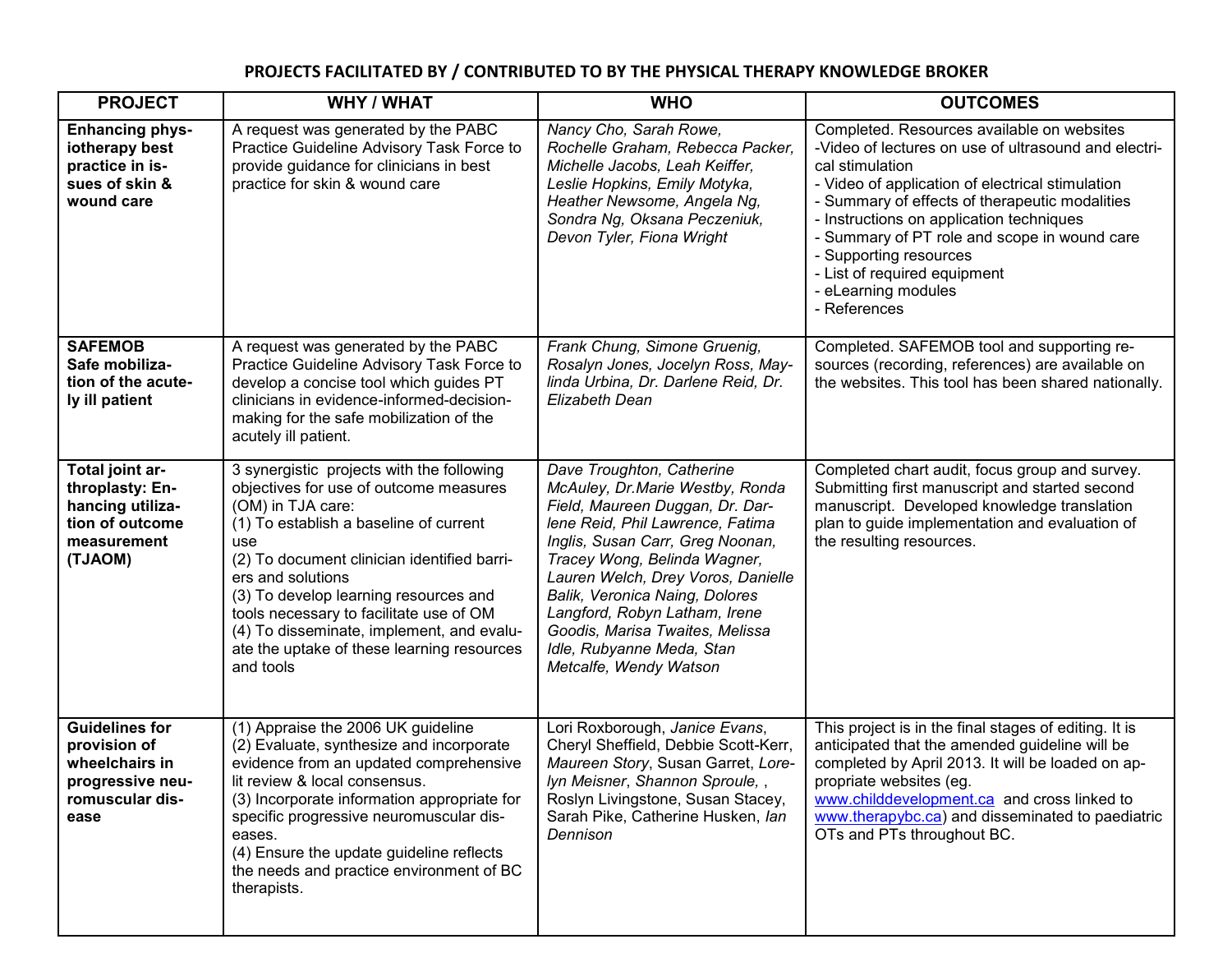| <b>PROJECT</b>                                                                                                  | <b>WHY / WHAT</b>                                                                                                                                                                                                                                                                                                                                                                               | <b>WHO</b>                                                                                                                                                                                                                                                                                                                                               | <b>OUTCOMES</b>                                                                                                                                                                                                                                                                                                                                                                                                                                                                                                                                                                                     |
|-----------------------------------------------------------------------------------------------------------------|-------------------------------------------------------------------------------------------------------------------------------------------------------------------------------------------------------------------------------------------------------------------------------------------------------------------------------------------------------------------------------------------------|----------------------------------------------------------------------------------------------------------------------------------------------------------------------------------------------------------------------------------------------------------------------------------------------------------------------------------------------------------|-----------------------------------------------------------------------------------------------------------------------------------------------------------------------------------------------------------------------------------------------------------------------------------------------------------------------------------------------------------------------------------------------------------------------------------------------------------------------------------------------------------------------------------------------------------------------------------------------------|
| <b>AECOPD project</b>                                                                                           | Given that SAFEMOB could not adequate-<br>ly address the needs for safe and effective<br>exercise prescription for the unique popu-<br>lation of Acute Exacerbation of Chronic<br><b>Obstructive Pulmonary Disease</b><br>(AECOPD), the AECOPD project was un-<br>dertaken to create a tool, similar to<br>SAFEMOB, for this population.<br>Funding: Canadian Institute of Health Re-<br>search | Dr. Pat Camp, Dr. Darlene Reid,<br>Frank Chung, Christiane Yama-<br>bayashi, Dr. Darcy Marciniuk, Dr.<br>Dina Brooks, Dr. Donna Goodridge,<br>Dr. Michael Hunt, Paolo Macapagal,<br>Debbie Kan, Colin Beattie, Taz il<br>Yoon, Param Bakshi, Monica Joch-<br>lin, Mallory White, Lauren Courtice,<br>Kira Frew, Kayla Forsyth<br><b>UBC MPT students</b> | Completed a systematic review of systematic re-<br>views which was published on an open access site<br>and has received over 5000 hits.<br>Completed a Delphi (consensus process) with re-<br>searchers & clinicians from multiple disciplines, as<br>well as patients and families, to develop recom-<br>mendations for best practice. Data has been ana-<br>lyzed.<br>Using the results from the systematic review and<br>Delphi, a decision-making tool has been devel-<br>oped and will be tested for usability soon.<br>A KT plan has been developed and 3 manuscripts<br>have been published. |
| Tendinopathy<br><b>Toolkits</b><br>- Achilles<br>- Tennis Elbow                                                 | As a result of a call for proposals for PT<br>KB projects, the Tendinopathy Task Force<br>was struck to create a toolkit to guide PTs<br>in evidence-informed practice for patients<br>with Achilles Tendinopathy.<br>Subsequent to the success of the Achilles<br>Tendinopathy Toolkit, the Task Force un-<br>dertook the same process for Tennis el-<br>bow tendinopathy.                     | Michael Yates, Diana Hughes, Dr<br>Joseph Anthony, Dr. Alex Scott,<br>Allison Ezzat, JR Justensen, Carol<br>Kennedy, Dr. Angela Fearon                                                                                                                                                                                                                   | Completed the Achilles Tendinopathy Toolkit.<br>- Posted on the websites of PABC, UBC Dept. of<br>PT, Physiopedia, British Journal of Sports Medi-<br>cine (June 2013)<br>- Developed into a web app<br>- Shared at the International Scientific Tendinopa-<br>thy Symposium, the Can Physiotherapy Associa-<br>tion Congress and the Int Fed of Orthopaedic &<br><b>Manipulative Therapists</b><br>Tennis Elbow Toolkit: Completed first draft & sent<br>for input to BC PTs                                                                                                                       |
| <b>Cervical Spine</b><br>Trauma: Use of<br><b>Canadian Cervi-</b><br>cal Spine Rules                            | Objective: to provide guidance to PTs in<br>appropriate management of patients with<br>acute traumatic neck pain                                                                                                                                                                                                                                                                                | Marj Belot, Carol Kennedy, Dr. Lin-<br>da Li, Antonio Zenone, John How-<br>ick, Guido Wisotzki, Bill Lyons,<br>Hisae Nakamura                                                                                                                                                                                                                            | - Currently, there is a survey being undertaken of<br>889 PTs in BC re current practice in cervical trau-<br>ma and their awareness and barriers to use specif-<br>ic resources.<br>Next steps:<br>- Analysis of survey<br>- Implementation of knowledge translation plan                                                                                                                                                                                                                                                                                                                           |
| <b>FEATHERS</b><br><b>Functional En-</b><br>gagement in As-<br>sisted Therapy<br>through Exer-<br>cise Robotics | Objective: to develop social gaming pro-<br>grams, supported by upper-limb robotics,<br>which will enable and motivate children<br>with cerebral palsy, and older adults after<br>stroke, to practice their home exercises.<br>Funding: Peter Wall Solutions Initiative                                                                                                                         | Dr. Machiel Van der Loos, Dr. Eliza-<br>beth Croft, Dr. Lara Boyd, Dr. Naz-<br>nin Virji-Babul, Heather Brans-<br>combe, Judit Spence, Dr. Linda Li,<br>Navid Shirzad, Sandy Tatla, Tina<br>Jung, Bulmaro Valdes, Dr. Nicole<br>Hodges, Dr. Keith Lohse, Melanie<br>Lam, and Courtney Hilderman                                                          | Completed: Focus groups with OTs, PTs, patients<br>and families to identify current use of technology,<br>barriers and benefits for future use and desired<br>features; developed preliminary versions of soft-<br>ware and hardware and tested powered orthoses;<br>Submitted 3 manuscripts<br>Next steps include: Development & testing of pro-<br>totype devices and systems in clinics and feed-<br>back from therapists, patients and families re the<br>devices and systems.                                                                                                                  |